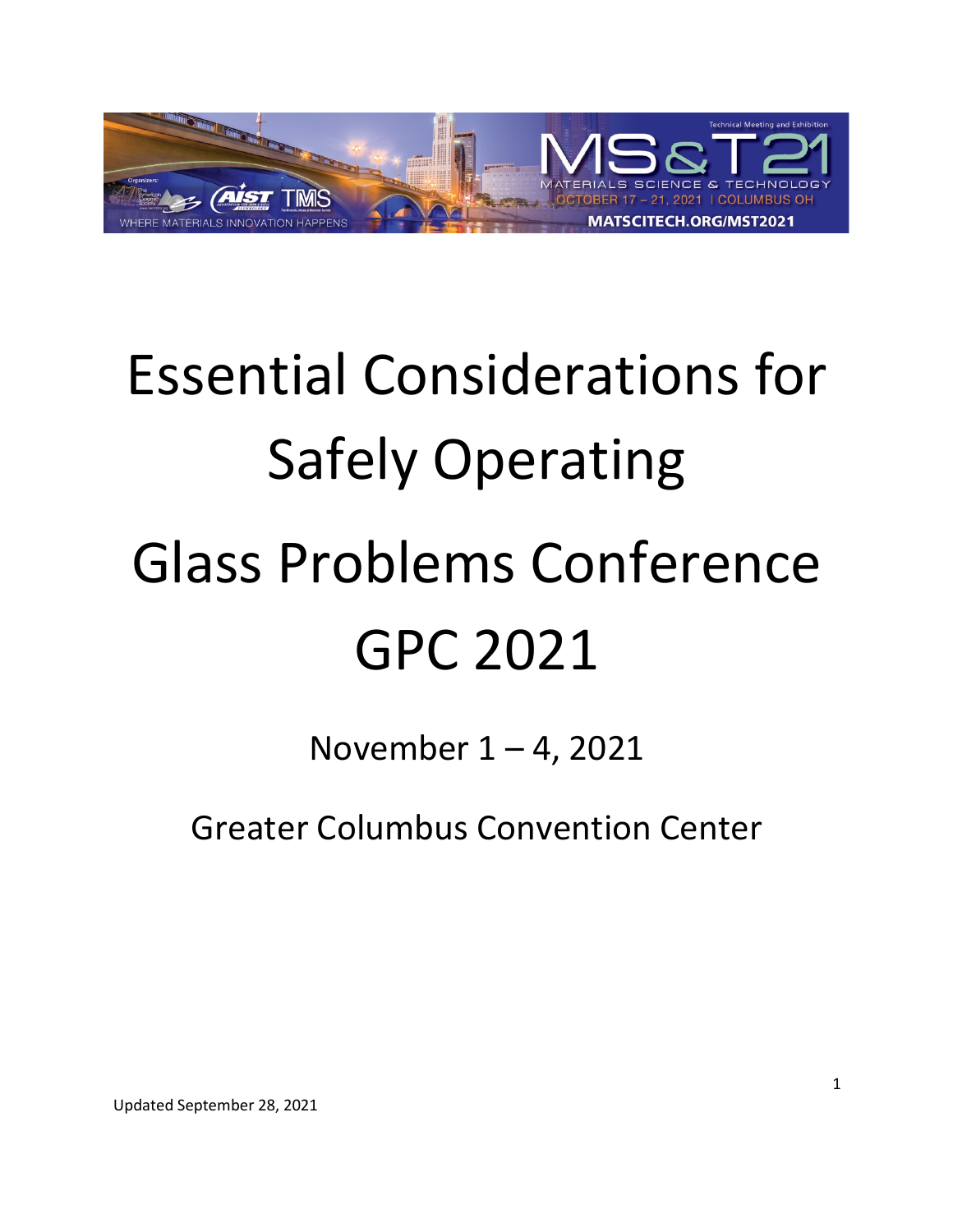# Section 1: Description of GMIC

The Glass Manufacturing Industry Council (GMIC) is a trade association founded and funded by the glass industry to create opportunities to advance competitiveness and profitability across all manufacturing segments. GMIC includes among its members, representatives of container, fiber, flat, and specialty glass companies, as well as leading suppliers to the industry, research institutes, and industry experts. GMIC provides beneficial services to companies, including enhancing companies' business development and technical development, providing technical education, coordinating technical initiatives, providing industry intelligence, workforce development, and promoting the usage and image of glass products.

GMIC presents the annual Glass Problems Conference bringing together glass manufacturers and suppliers.

# Section 2: Overview of COVID Guidelines

GMIC with the Greater Columbus Convention Center (GCCC), event contractors, decorators and other service providers, has written these *Essential Considerations for Safely Operating GPC 2021* to provide information for producing GPC 2021 during the COVID pandemic.

These considerations were written to not be prescriptive, but rather to provide general information and areas for special attention. Each exhibition or event is different. The audience, size, industry, complexity, venue and city must be taken into consideration when planning for the exhibition. GMIC will understand the current laws of the country, state/province and city in which its event is being held, working with local officials to ensure the event is in compliance. Regularly reviewing the guidance of the U.S. Centers for Disease Control and Prevention (CDC) and the World Health Organization (WHO) is strongly advised.

GMIC is committed to keeping its members, attendees and exhibitors updated as new information is made available from our conference partners complying with guidance from the Centers for Disease Control and relevant state and local authorities in an effort to provide a safe and healthy environment for GPC 2021 attendees during the ongoing COVID-19 pandemic.

## Section 3: General Principles for Health and Safety Operations

The implementation of reasonable and practical health and safety measures is the best way to protect the environment surrounding our event. We will encourage all attendees to be mindful of these basic principles and practice them in their daily routines. In addition, this document contains no best practices; however, the General Principles should be the cornerstone of producing a successful event in this COVID environment.

## **COVID-19 Vaccination**

The CDC believes that the COVID-19 vaccines are safe and effective. They highly recommend everyone 12 years of age and older get vaccinated. GMIC is not requiring individuals to be vaccinated in order to register and participate in GPC 2021 in person.

All GPC 2021 should consider: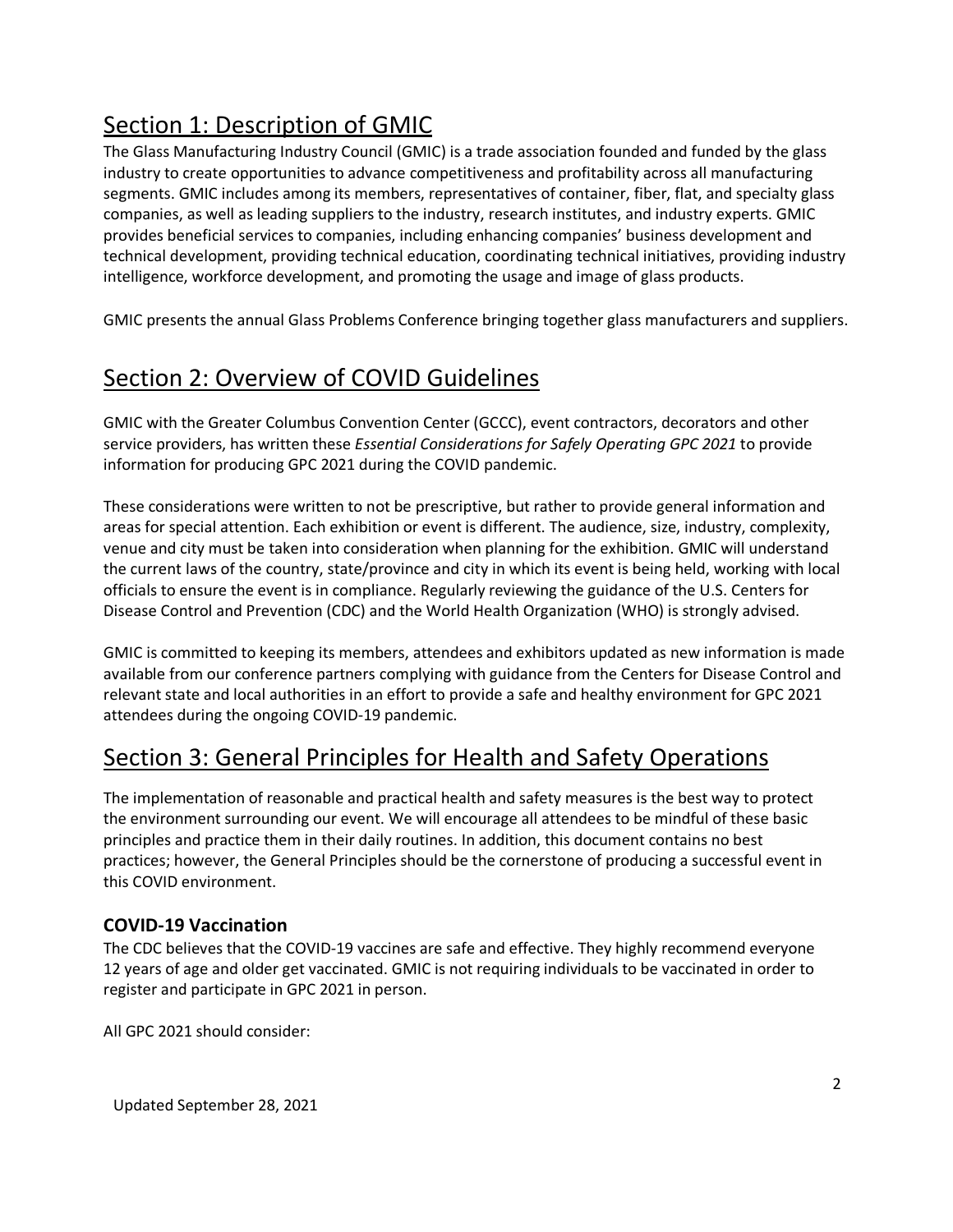#### **Physical Distancing**

The GMIC planning team is working to build the GPC 2021 program where social distancing is encouraged.

- Socially distanced room sets
- Multiple coffee break stations

Transmission of COVID may be mitigated through physical distancing protocols. State and local health guidelines stress, whenever possible, that all persons not vaccinated should leave at least *6 feet*  (*approximately 2 m*) of empty space to the person closest to them.

#### **Face Masks and Face Coverings**

On September 8th, 2021, Columbus Mayor Andrew Ginther announced a mask order to require masks for all publicly accessible indoor spaces in Columbus, regardless of an individual's vaccination status. The mandate was included in an executive order signed by Mayor Andrew Ginther and went into effect on Friday, September 10<sup>th</sup>, 2021.

GMIC, working in partnership with the GMIC21 venues, is complying with all Federal, State and Local mandates in an effort to provide a safe and healthy environment for GPC 2021 attendees during the ongoing COVID-19 pandemic.

GMIC will require all individuals to wear face masks during GPC 2021, regardless of an individual's vaccination status, at this time to comply with the new mask order declared by Columbus Mayor Andrew Ginther.

As COVID is primarily spread through respiratory droplets, according to the CDC and WHO, a face mask may prevent the spread of germs. Proper face covering usage includes:

- Individual(s) should wash their hands before putting on a face covering.
- Same side of the mask should be placed against the face/mouth each time to avoid wearingthe "contaminated side" against the nose and mouth.
- Face covering should be removed using the straps, avoiding touching the part that protects the face.
- Reusable face masks should be worn no more than twice, and then washed or replaced with a fresh mask.

## **Touching the Face**

Attendees should avoid touching the eyes, nose and mouth.

#### **Hand Sanitizers**

Touchless hand sanitizer stations at key locations will be positioned throughout the event, including, but not limited to, restrooms, food and beverage area(s), meeting rooms, and the exhibit hall. In addition, regular handwashing is encouraged. World and country health organizations recommend alcohol-based hand sanitizers to prevent the spread of infections and decrease the risk of getting sick. GMIC is committed to making hand sanitizer stations readily available throughout the event space, particularly at key locations.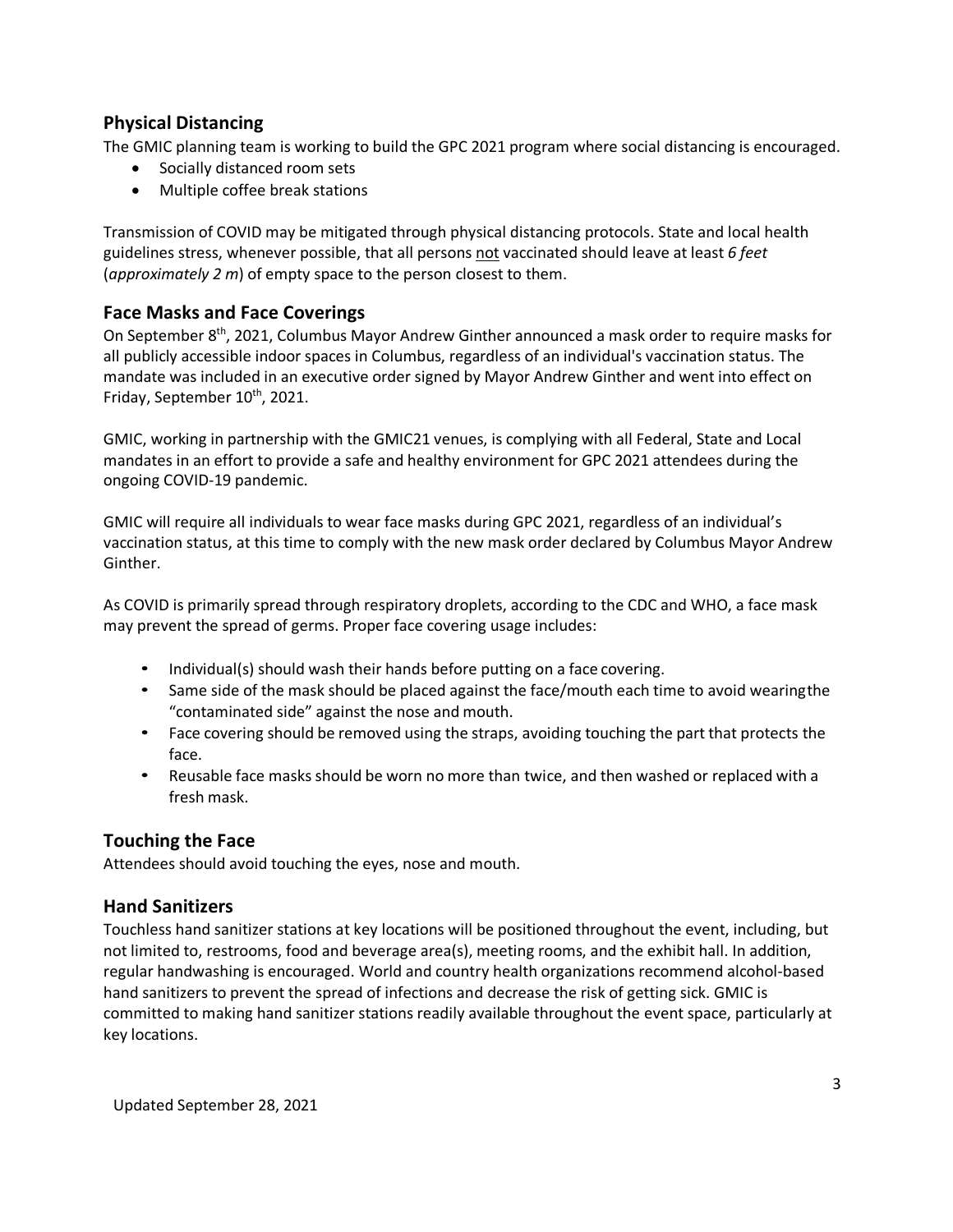#### **Handwashing**

Frequent handwashing with soap and water is encouraged and will help combat the spread of any virus. Wash hands for a minimum of 20 seconds at least every 60 minutes, and dry thoroughly. As an alternative to frequent handwashing, a sanitizer containing at least 60% ethanol or 70% isopropanol can be used (according to CDC handwashing/hygiene recommendations).

#### **Cough and Sneeze Etiquette**

Follow proper coughing and sneezing protocols as advised by the CDC and WHO. Individuals should use a tissue, or an elbow or shoulder if no tissue is available, followed by thorough handwashing or sanitization.

#### **Symptomatic Individuals:**

If an individual is displaying symptoms of acute respiratory illness or becomes sick before arriving to the event, they should not enter GPC 2021 until medically cleared to do so or upon completing a 10-day quarantine.

If prior to attending GPC 2021, an individual has been in contact with someone with confirmed or suspected COVID-19 symptoms without completing a 14-day quarantine or being fully vaccinated or are under any self-quarantine directives, they should not enter GPC 2021.

If a GPC attendee, sponsor, vendor/supplier partner should immediately leave GPC 2021.

#### **Contact Tracing:**

If an individual returns home after attending GPC 2021 and tests positive for COVID-19 within 14 days of attending the conference, the infected individual should contact GPC event planner, Liz Green at lgreen@ceramics.org.

GMIC will send an email to all GPC 2021 participants to let them know that an individual at the conference tested positive for COVID-19 and that all participants should monitor themselves for the development of COVID-19 symptoms. For privacy reasons, names of individuals will not be shared.

According to the Centers for Disease Control and Prevention, individuals should quarantine if they have been in close contact (within 6 feet of someone for a cumulative total of 15 minutes or more over a 24 hour period) with someone who has COVID-19, unless the individual is fully vaccinated.

People who are fully vaccinated do NOT need to quarantine after contact with someone who had COVID-19 unless they have COVID-19 symptoms. However, fully vaccinated people should get tested 3-5 days after their exposure, even if they don't have symptoms and wear a mask indoors in public for 14 days following exposure or until their test result is negative.

#### **Cleaning and Sanitization:**

• The frequency of cleaning and disinfecting has been increased in all public spaces including an emphasis on frequent contact surfaces to be wiped and sanitized frequently throughout the GPC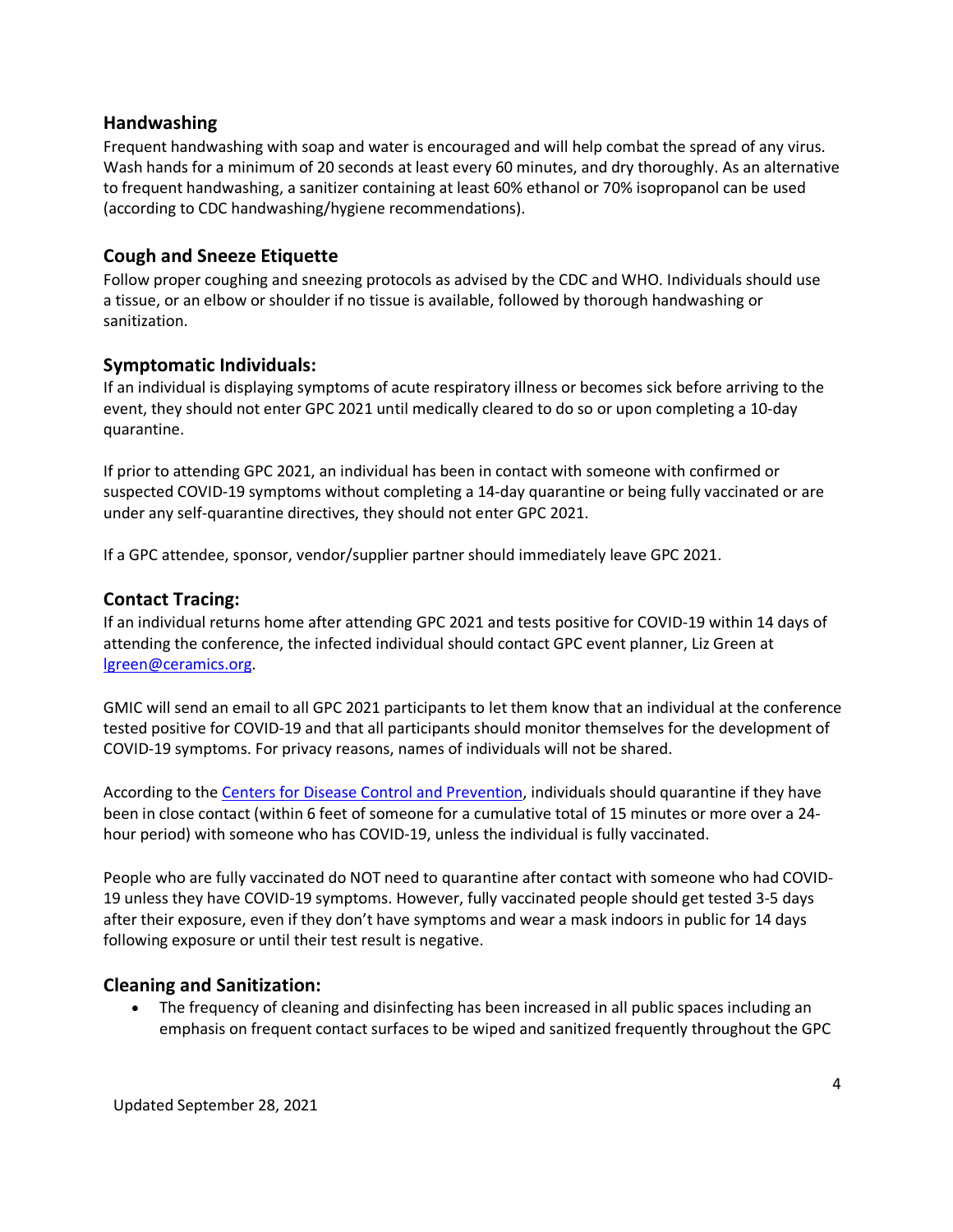2021 event. Cleaning staff will clean surfaces, floors, handles, toilets and sinks and stock supplies in buildings and restrooms.

- A disinfectant product from the EPA List N that is effective against COVID-19 will be used for cleaning.
- The frequency of air filter replacement and HVAC cleaning has been increased and the amount of air exchange will be maximized to increase external air flow into the Greater Columbus Convention Center and GMIC hotel partner venues.

Each of GMIC's partner venues Safety and Cleaning Protocols unique to their properties can be viewed below: Greater Columbus Convention Center **VenueShield®** Hilton CleanStay

#### **GBAC STAR™ Accreditation:**

The Global Biorisk Advisory Council's (GBAC) STAR Accreditation is the cleaning industry's only outbreak prevention, response, and recovery accreditation for facilities. Currently accredited in the city of Columbus:

- John Glenn Columbus International Airport
- Greater Columbus Convention Center
- Hilton Columbus Downtown (in process)

## **Section 4: Event-Specific Procedures**

GMIC will take steps in conjunction with the GCCC and local and state authorities to adhere to all CDC, state and local regulations.

#### **Registration**

- All attendees will sign a waiver with registration acknowledging risk for attending theevent.
- Registration will be reduced contact on-site.
	- o Pre-registered attendees will scan a bar code from their confirmation.
	- o A badge will be printed out.
	- $\circ$  A GMIC staff will be the only individual to access the printer.
- Deep cleaning and sanitation of counters, computers, and customer service devices on a daily basis, including writing implements, pens and pencils.

#### **Technical Session Room**

- All rooms will be cleaned/sanitized overnight per GCCC recommendations.
- All chairs will be set in an "every other" arrangement in theater-styleseating for the Plenary.
- Speakers are permitted to remove their masks while giving their presentation. Once the presentation concludes, the speaker will need to put their mask back on.
- Session chairs and speakers will have access to disinfectant wipes, hand sanitizer, gloves and microphone covers to use at their discretion.